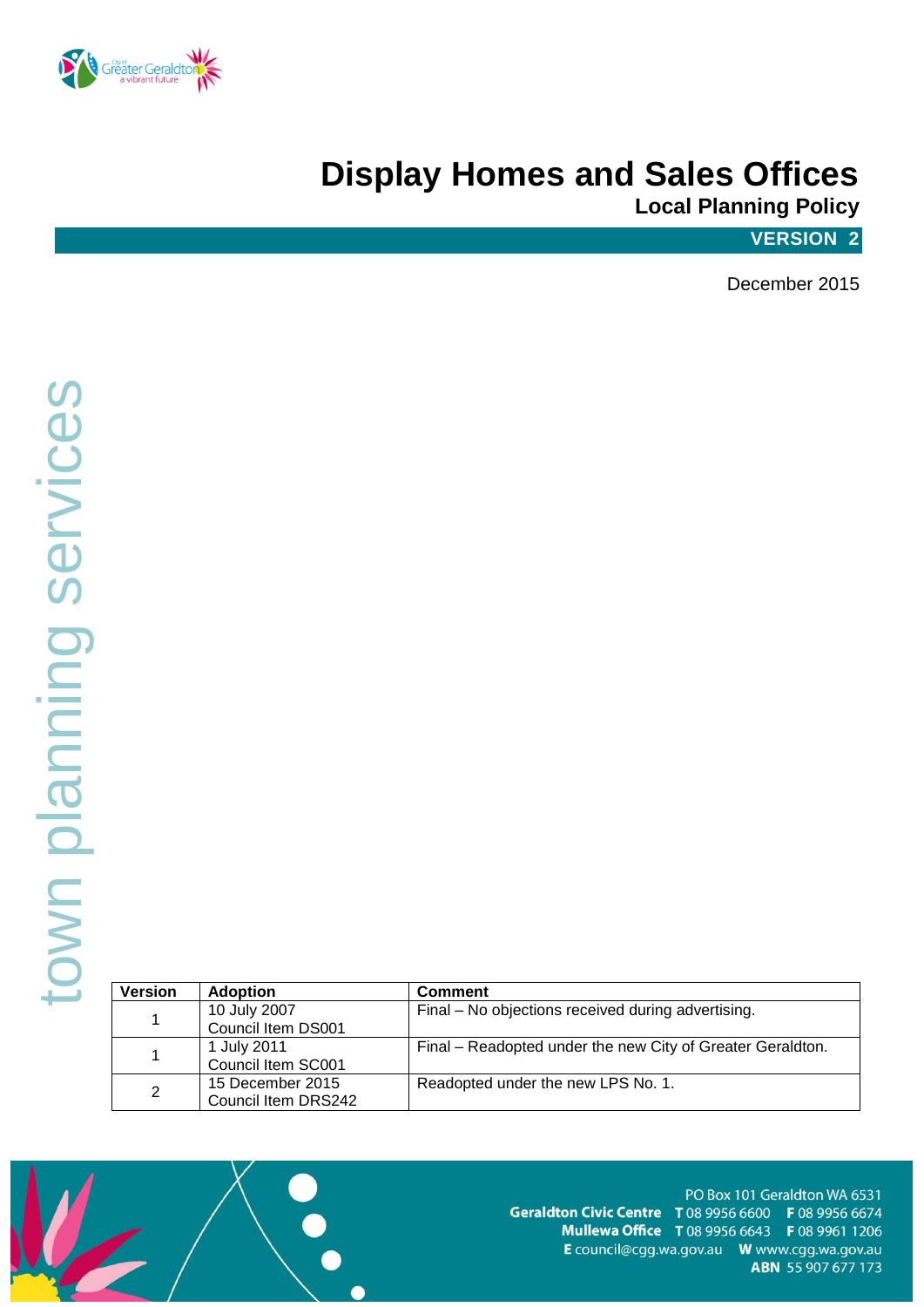## **Contents**